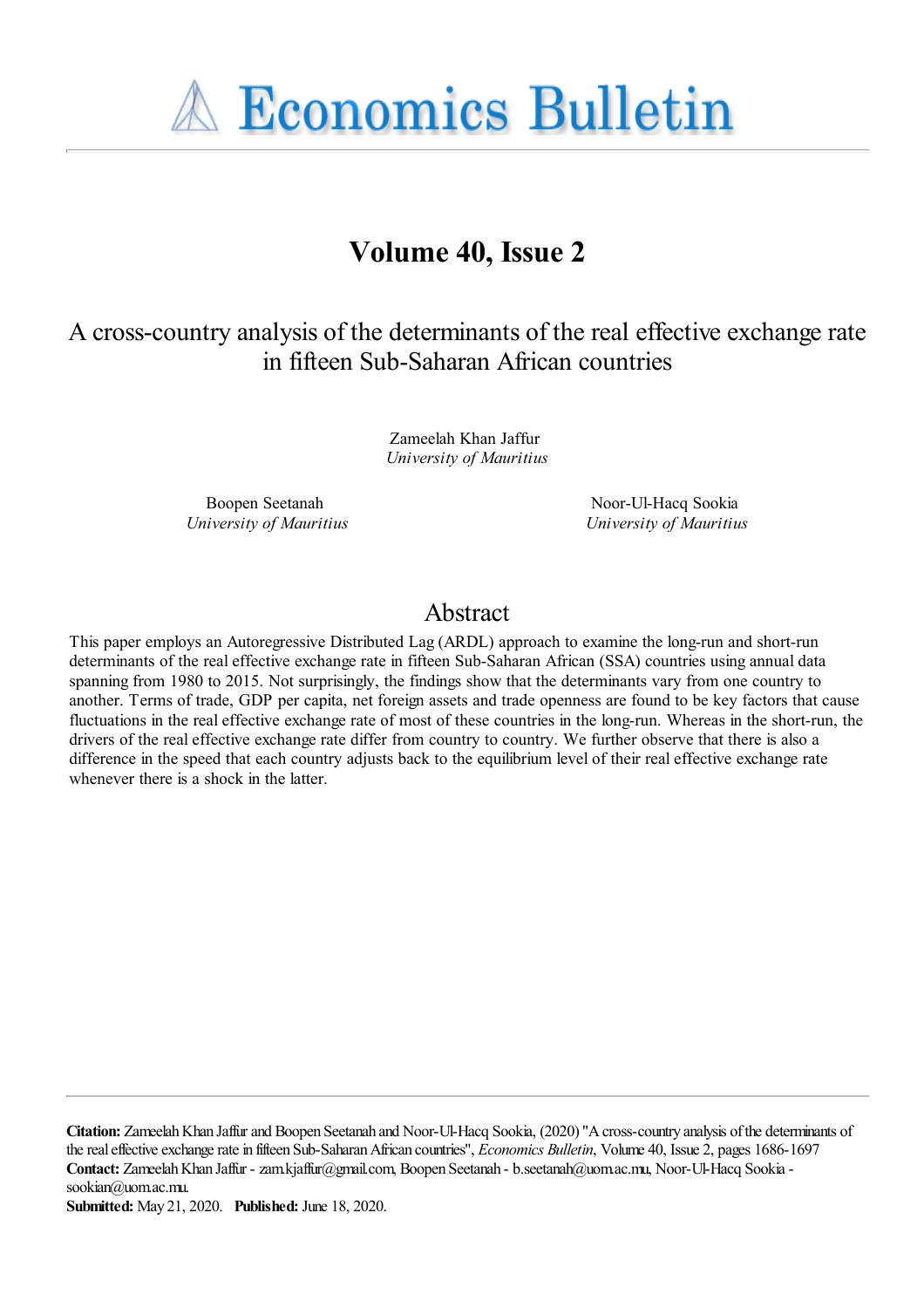#### **1. Introduction**

The relationship between exchange rate and its determinants has largely been investigated both theoretically and empirically. Different approaches (for instance, the flexible price monetary model (Frankel 1976), the portfolio balance model (Branson et al. 1977), the redux model (Obstfeld and Rogoff 1995), the behavioural equilibrium exchange rate model (Clark and MacDonald 1999), the fundamental equilibrium exchange rate model (Williamson 1994) amongst others) have been developed and employed to study the factors influencing exchange rate, but there is still a lack of consensus concerning the use of particular factors for a particular country in exchange rate determination. Nevertheless, among the most commonly used factors include: terms of trade (Ghura and Grennes 1993, Drine and Rault 2015), trade openness (Aron et al. 1997, Chudik and Mongardini 2007, Elbadawi et al. 2012), GDP per capita (Edwards 1989, Kim and Korhonen 2005), investment (Edwards 1988, Chudik and Mongardini 2007) and net foreign assets (Carrera and Restout 2008, Nouira and Sekkat 2015). Research in this area has gathered more importance in the last decade following the global financial crisis of 2007-2008. However, far too little attention has been paid to Sub-Saharan African (SSA) countries despite that maintaining exchange rate stability is one key ingredient to promote economic growth through export diversification in these countries. Very few empirical studies have focused on the determinants of exchange rate in these countries: Botswana (Iimi 2006, Iyke and Odhiambo 2017), Kenya (Musyoki et al. 2012), Ghana (Loukoianova and Iossifov 2007, Amoah and Aziakpono 2017), Nigeria (Ibrahim 2016), Madagascar (Cady 2003), Malawi (Mathisen 2003), South Africa (Aron et al. 1997; MacDonald and Ricci 2004, De Jaher 2012, Frankel 2007, Iyke and Odhiambo 2015) and a panel of SSA countries (Ghura and Grennes 1993, Chudik and Mongardini 2007, Ouattara and Strobl 2008, Elbadawi et al. 2012).

With this in mind, the aim of this study is to examine the determinants of the real effective exchange rate in fifteen SSA countries. In this context, this study makes a threefold contribution. First, it adds up to the strand of the empirical literature by investigating both the long-run and short-run determinants of the real effective exchange rate in fifteen SSA countries, including countries such as Cameroon, Central African Republic, Ethiopia, Niger, Senegal, Sudan, Uganda and Zambia for which to our knowledge no evidence up to date is available, within a single country estimation framework. Specifically, a country-by-country analysis is performed instead of including them within a panel for investigation. Second, in contrast to existing empirical studies in this area of the literature, instead of applying a predetermined empirical model to all countries, the present study innovates by using the Bayesian Model Averaging (BMA) techniques for the identification of potential factors that may influence the real effective exchange rate to better model the determinants of the latter in each of these countries. Finally, this study considers the dynamic nature in exchange rate determinant modelling, an aspect often overlooked in the literature, by applying an Autoregressive Distributed (ARDL) model.

This paper is divided into four sections, including this introduction. The second section describes the methodology and the data used. This is followed by the presentation and discussion of the empirical findings in the third section, while the last section provides some concluding remarks.

## **2. Methodology and data**

Following the literature on the determinants of exchange rate in SSA and developing countries (see for instance, Edwards 1988, Drine and Rault 2006, Chudik and Mongardini 2007, Elbadawi et al. 2012, Nouira and Sekkat 2015, Iyke and Odhiambo 2017) together by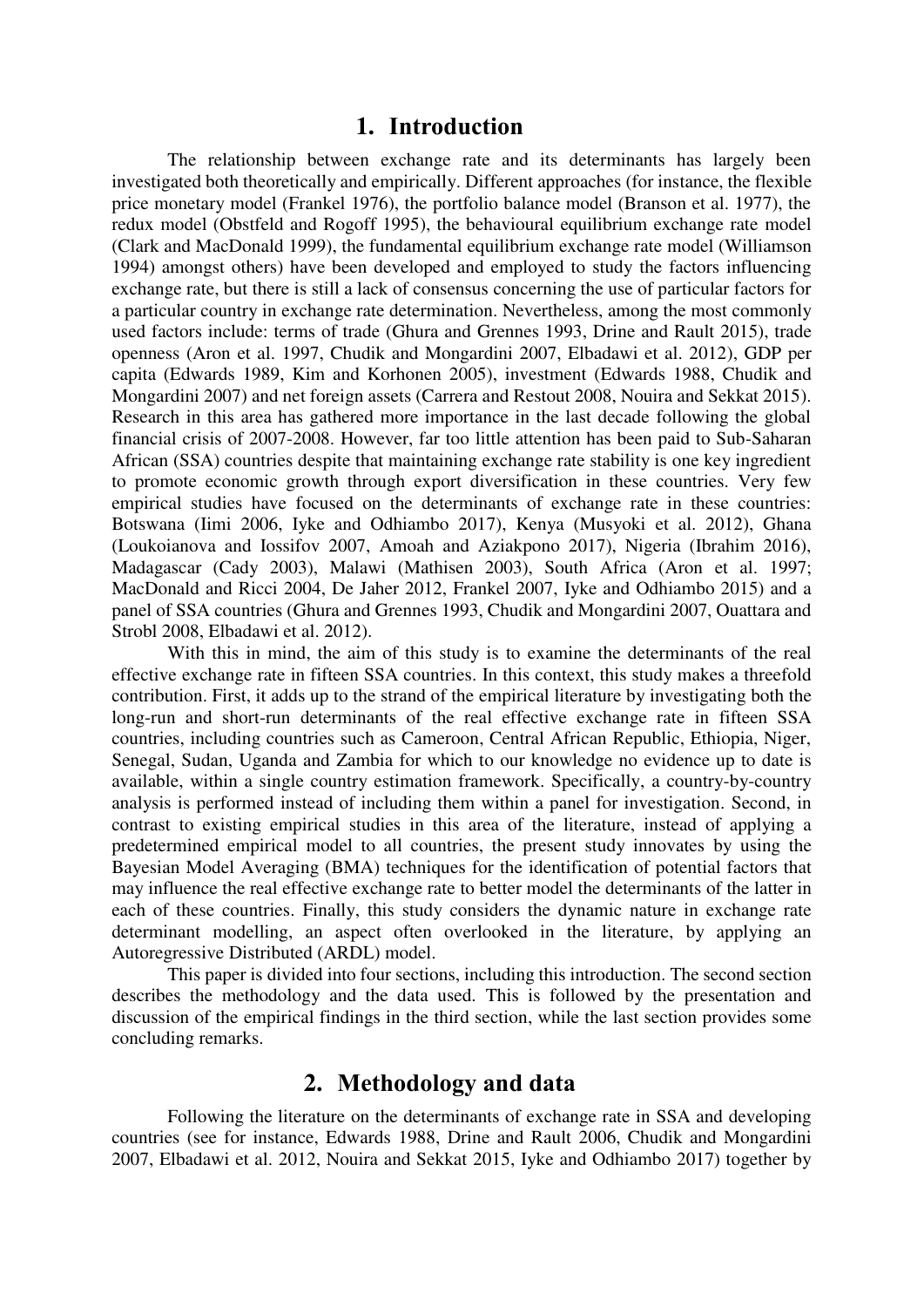taking in account the internal and external equilibria of these countries, the following relationship has been established:

$$
RBER = f(FUNDAMENTALS) \tag{1}
$$

where *REER* is the real effective exchange rate of the home country, and *FUNDAMENTALS* consist of a set of determinants of exchange rate used in literature: terms of trade (*TOT*), trade openness (*OPEN*), real GDP per capita (*GDP*), investment (*INV*), government consumption (*GOV*), inflation rate (*INF*), official development assistance (*ODA*), net foreign assets (*NFA*), capital inflow (*CAPINF*) and money supply (*MS*).

In an attempt to better assess the country's trade capabilities and its current import and export situations, the real effective exchange rate is used as a measurement of the country's exchange rate. It is defined as the ratio of the consumer price index (CPI) of the home country to the geometrically weighted average of the consumer price indices of trading partners multiplied by the nominal effective exchange rate of the home country. An increase in the real effective exchange rate index implies an appreciation of the home country's currency against the basket of currencies of trading partners.

The terms of trade is defined as the ratio of the price of a country's exports over the price of its imports. Terms of trade is expected to have a positive impact on the real effective exchange rate. Many empirical studies have shown that an improvement in terms of trade leads to the appreciation of the exchange rate (see Drine and Rault 2006, Ghura and Grennes 1993, Dufrénot and Yehoue 2005). In this study, the net barter terms of trade, defined as the percentage ratio of the export unit value indexes to the import unit value indexes, is used.

Trade openness is used as an indicator of trade policy restrictions such as tariffs and quotas. It is defined as the ratio of the sum of imports and exports of goods and services measured as a share of gross domestic product. Protection of domestically produced goods via restrictions on cross-border trade (for instance, import tariffs and non-tariff barriers) leads to higher domestic prices and thus to the appreciation of the exchange rate.

Following Edwards (1989) and previous empirical studies on developing countries, we use the real GDP per capita to capture the productivity effect on exchange rate. The productivity effect refers to the Balassa-Samuelson effect. According to this hypothesis, productivity leads to an appreciation of the home country's exchange rate.

For investment, we employ the ratio of total investment to GDP. An increase in the ratio of investment to GDP will increase absorption. As a result, this will worsen the current account and leads to the depreciation of exchange rate. However, some empirical studies noted that the expected sign is unclear as including investment in the theoretical model results in supply-side effects, which are dependent on the relative factor intensities across sectors (see Edwards 1988, Mathisen 2003, Chudik and Mongardini 2007).

Since we cannot decompose public spending into public spending in tradable and nontradable sectors, we use the variable *GOV* to capture the influence that public spending in the non-tradable goods has on the real effective exchange rate. An increase in government consumption means that there is a higher demand for the non-tradable sector as compared to the tradable one, and as a result, this boosts the relative prices of non-tradable goods, causing exchange rate to appreciate.

Inflation is expected to cause real depreciation in the long term. This is because it raises the nominal interest rate (the Fisher effect), which reduces real money demand, and thus real financial wealth. Consumption falls and saving rises, since they depend on real wealth. The higher saving implies an improved trade account in equilibrium, which requires a real exchange rate depreciation.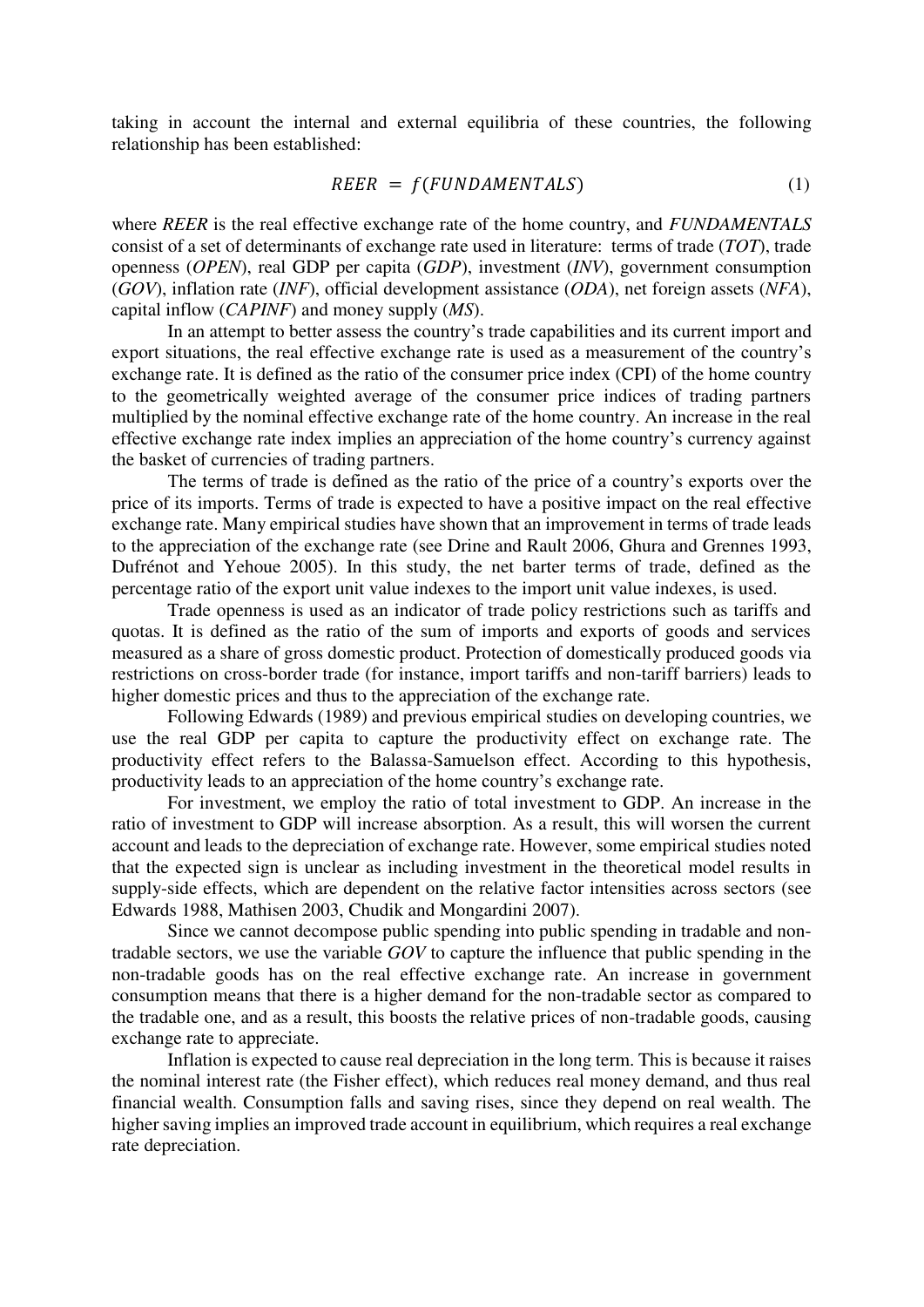The net official development assistance as a ratio of GDP is used as a proxy for aid flows. According to the "Dutch disease" hypothesis, an increase in aid flows will lead to the appreciation of the exchange rate. If aid flows are spent on imports of intermediate goods that raise output in the non-traded sector, this supply effect may lead to a falling price of non-traded goods, and hence a real depreciation. This turns out to be relevant for middle-income countries.

The net foreign assets as a share of GDP is used as a proxy for the country's net external position. An increase in capital inflows from abroad leads to a higher demand for domestic currency. As a result, exchange rate appreciates.

According to the monetary model of exchange rate determination developed by Frenkel (1976), an increase in money supply causes exchange rate to depreciate. This is also supported by empirical studies conducted using the monetary approach of exchange rate determination (see Kia 2013 and Shevchuk 2014). Due to the unavailability of data on money supply, this study employs broad money as a percentage of GDP as a measurement of money supply<sup>1</sup>.

In an attempt to uncover the long-run and short-run relationships between the real effective exchange rate and its determinants in these countries and in the presence of a mixture of I(0) and I(1) data series, this study adopts the Autoregressive Distributed Lag (ARDL) approach (see Pesaran et al. 2001, Nkoro and Uko 2016). In line with this, the ARDL model can be represented as follows:

$$
\Delta reer_{it} = \alpha_0 + \gamma_y reer_{it-1} + \gamma_x X_{it-1} + \sum_{j=1}^{p-1} \beta_j \Delta reer_{it-j} + \sum_{k=1}^{q-1} \delta_k \Delta X_{it-k} + \mu_t \quad (2)
$$

where  $reer_{it}$  is the log of the real effective exchange rate for country *i*, while  $X_{it}$  represents the log of each fundamental variable for country *i*;  $\mu_t$  is the white noise error term, and  $\Delta$  is the first difference operator;  $\gamma_y$  and  $\gamma_x$  are the long-run coefficients;  $\beta_j$  and  $\delta_k$  are the short-run coefficients<sup>2</sup>.

Moreover, since consensus has not been formed about which determinants to be included in a model for a particular country, the Bayesian Model Averaging (BMA) techniques are used to cater for model uncertainty and reduce selection bias in regression modelling (Raftery et al. 1997, Steel 2019). Indeed, the latter allow one to select potential determinants of the real effective exchange rate for each country from the above-mentioned variables. Additionally, before the application of the ARDL approach, the optimal lag length of each variable is selected using the Schwarz Information Criterion (SIC).

#### **3. Results and Discussion**

This study uses annual data spanning from 1980 to 2015 for fifteen SSA countries (see Appendix for list of countries). The ADF unit root test shows that our models consist of a mixture of both I(0) and I(1) variables, thus favouring the use of the ARDL approach. The existence of a long-run relationship among the variables in the selected models is verified using the ARDL-bounds testing approach. The F-statistics fall outside the upper bound and are statistically significant (see Table A2 in Appendix). The null hypothesis of no cointegration is thus rejected for all countries. This indicates that there is a long-run relationship among the variables. Moreover, the results from the stability and residual diagnostic tests also reveal that the selected models are stable and correctly specified. On the other hand, the R-squared values,

<u>.</u>

<sup>&</sup>lt;sup>1</sup> A brief description of the independent variables and their data sources are given in Appendix.

 $2$  In order to provide better and consistent results, we transform all data in logarithmic form. The logarithmic form does not only reduce the variability in the data sets (Feng et al. 2014, Boutabba 2014) but offsets any exponential trends in them (Ongan and Demiröz 2005). This also eases the interpretation and comparison of the results in terms of percentage change.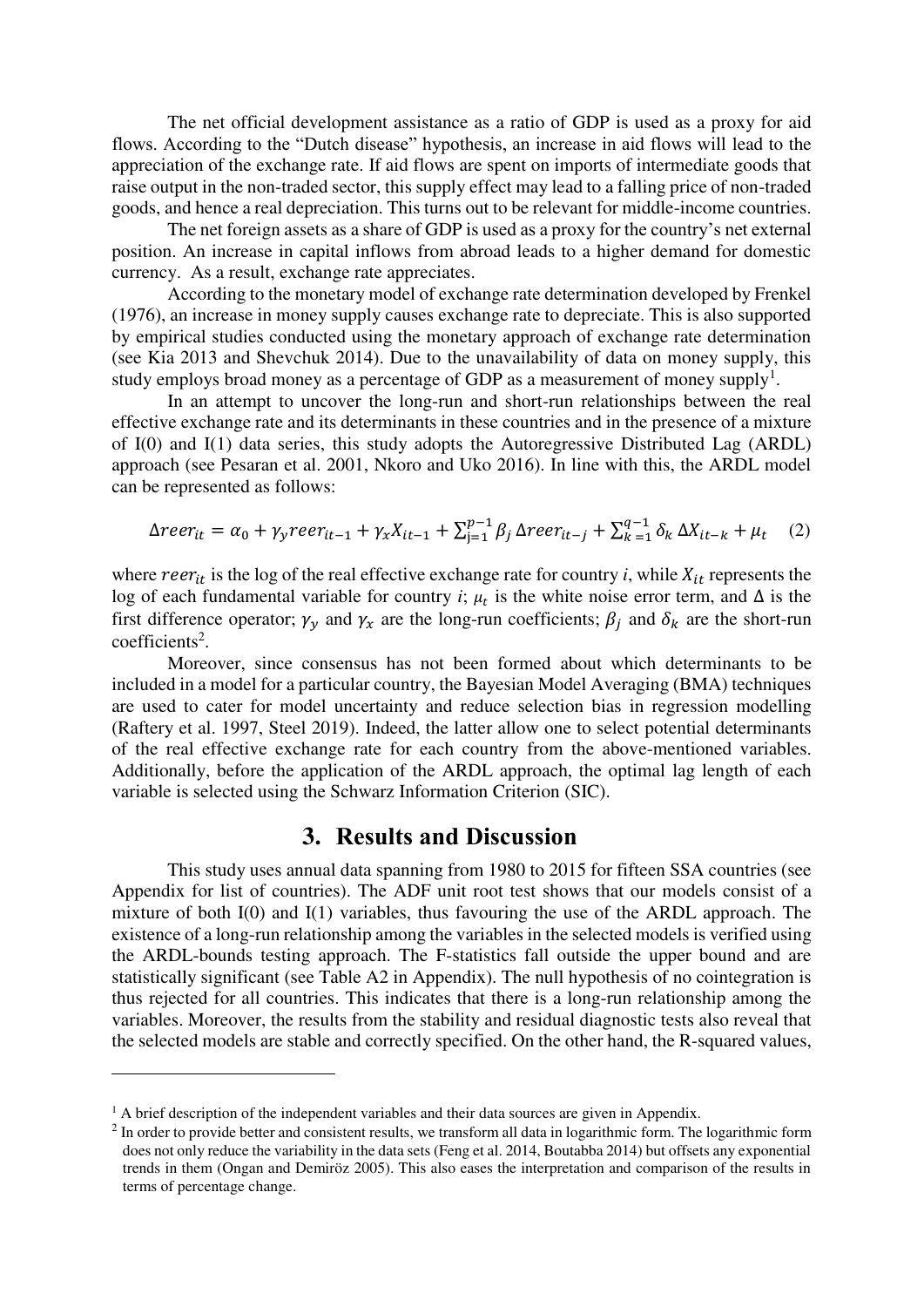which quantify the good-of-fitness of our regression models, are above 92 percent in all cases (see Table A3 in appendix). This proves that the selected models fit our data.

The long-run and short-run coefficient estimates are reported in Table A3 (Appendix) and Table A4 (Appendix) respectively. According to the estimation results presented in Table A3 (Appendix), a rise in the GDP per capita, as suggested by the Balassa-Samuelson hypothesis, leads to the appreciation of the real effective exchange rate for all countries, except for Botswana, Ghana, Malawi and Nigeria. An improvement in terms of trade is also associated with the appreciation of the real effective exchange rate, except for Botswana, Cameroon and Senegal. An increase in trade openness causes a depreciation in the real effective exchange rate except for Cameroon. On the other hand, an increase in investment leads to a depreciation in the real effective exchange rate except for Kenya. Moreover, government consumption is found to exert a positive impact on the real effective exchange rate except for South Africa; the latter leads to the appreciation of the real effective exchange rate in these countries. Furthermore, it can be observed that net foreign assets cause the real effective exchange rate in most countries to decrease (7 out of 15 countries). The empirical findings also reveal similar results for money supply and capital inflow for the countries investigated. An in-depth analysis of the results shows that on average a 1 percent increase in terms of trade, GDP per capita, government consumption, investment and official development assistance cause the real effective exchange rate to increase on average by 0.50, 0.66, 0.34, 0.08 and 0.20 percents respectively. On the other hand, on average a 1 percent increase in trade openness, inflation, net foreign assets, capital inflow and money supply cause the real effective exchange rate to decrease by 0.43, 0.11, 0.49, 0.42 and 0.65 percents respectively. The findings corroborate with existing studies conducted on SSA and developing countries (see Aron et al. 1997, Drine and Rault 2006, Chudik and Mongardini 2007, Elbadawi et al. 2012). In terms of income levels, it can be observed from the table, that trade openness and net foreign assets are key drivers of the real effective exchange rate in upper middle income countries while terms of trade, GDP per capita and net foreign assets prove to be important for lower middle income countries. For low income countries, the real effective exchange rate in most of these countries (4 out of 6) is particularly affected by terms of trade and GDP per capita.

It can be seen from Table A4 (Appendix) that the coefficient of the error-correction term is statistically significant and negative for all countries. Its absolute value is also smaller than one. This not only validates the long-run relationship among the variables but also reflects the convergence of the real effective exchange rate towards its long-run equilibrium (Banerjee et al. 1998). Moreover, the estimates of the speed of adjustment vary from -0.22 to -0.99. This disparity in the speed of adjustments across countries has been highlighted in previous studies (Elbadawi and Soto 1994, 1997). A closer look at the error correction terms reveals that on average, 70 percent of the adjustment in the real effective exchange rate takes place within a year for all countries investigated. The results also show that upper middle income countries tend to adjust their real effective exchange rate back to its equilibrium level faster than other countries (with more than 85 percent of disequilibrium from the previous year's shock eliminated within a year). Zooming to the lower middle income and low income countries, it can be found that on average low income countries tend to eliminate much more of the disequilibrium that occurs in their previous year's real effective exchange rate within a year (on average 74 percent) as compared to the lower middle income countries (on average 49 percent). Thus, low income countries adjust more quickly whenever there is a shock in their real effective exchange rate.

Furthermore, it can be observed that the short-run dynamics also differ from country to country (see Table A4 in Appendix). For upper middle income countries, it can be seen that in the short-run, the real effective exchange rate in these countries is influenced by the lags of terms of trade, GDP per capita and net foreign assets. In lower middle income countries, the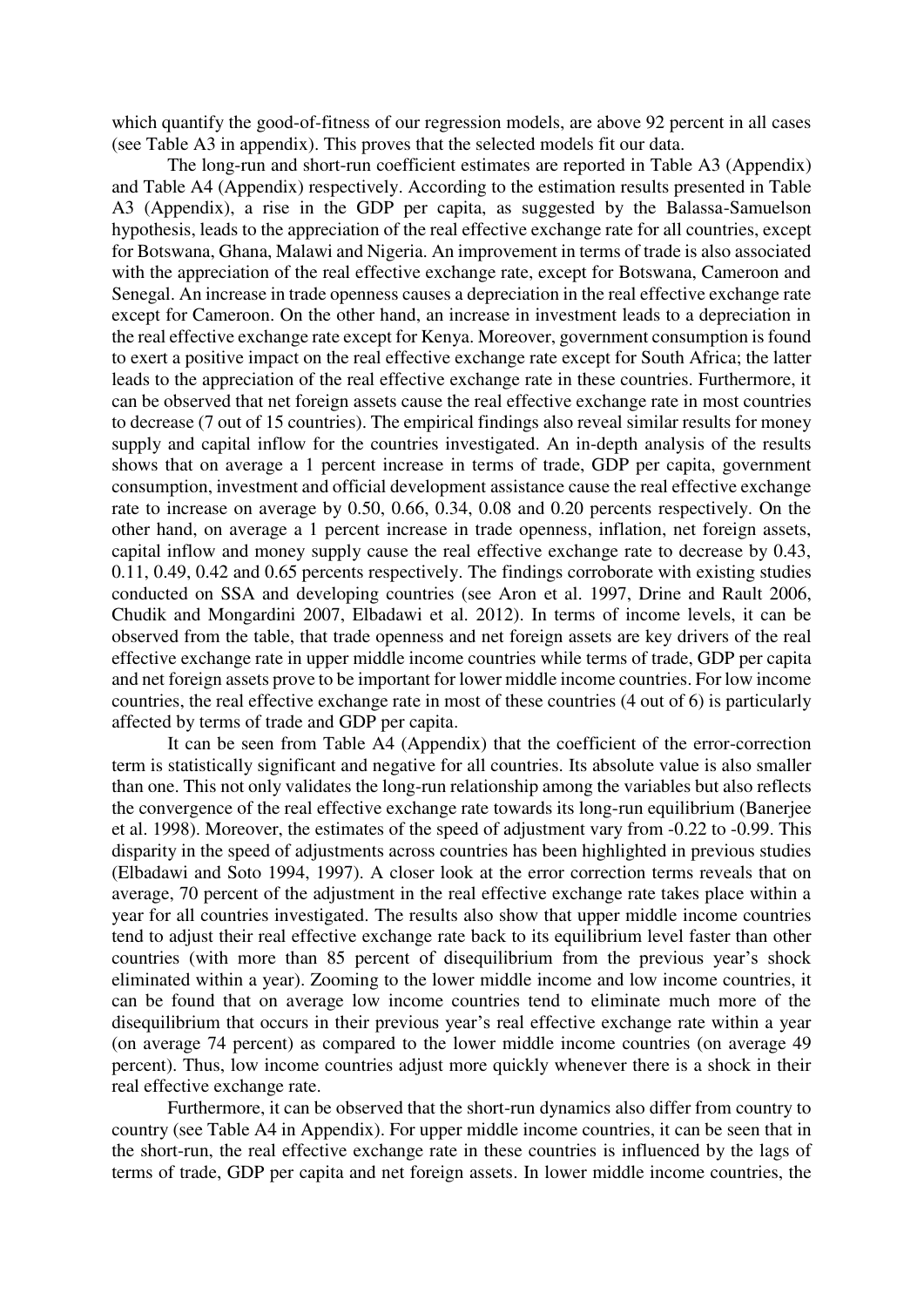latter is particularly affected by the lags terms of trade and trade openness in most cases. As for low-income countries, in addition to these two variables (lags of terms of trade and trade openness), the lags of the real effective exchange rate also prove to be significant in most countries. In particular, in the short-run, the real effective exchange rate tends to appreciate due to an increase that occurs in the previous period's real effective exchange rate.

### **4. Conclusion**

This article examined the determinants of the real effective exchange rate in fifteen SSA countries using annual data (1980-2015) and an ARDL bounds testing approach. The results showed that both the long-run and short-run determinants of the real effective exchange rate change according to the country investigated. A difference was noted in the sign, size and statistical significance of the estimated coefficients. Indeed, these countries do not share the same characteristics: they differ in terms of their location, level of development, the extent of openness to international trade, and policies adopted for exchange rate and capital controls. The findings are relevant to policy makers as they shed light on the various determinants of and their interplay with the exchange rates, thus increasing the understanding of exchange rate determination in these countries. The findings also suggest that each country should devise and reinforce its own policy with respect to exchange rate and capital controls to sustain its currency in equilibrium, and hence, enhancing their global competitiveness. Future research may look at country-wise cases for more specific research and policy implications and also engage in comparison with other sample of countries.

### **References**

- Amoah, L., and M. J. Aziakpono (2017) "Exchange Rate Behavior in Ghana: Is there a Misalignment?" *The Journal of Developing Areas* **51**(4), 261-276.
- Aron, J., I. Elbadawi, and B. Kahn (1997) *Determinants of the real exchange rate in South Africa*. Centre for the Study of African Economies, Institute of Economics and Statistics, University of Oxford.
- Boutabba, M. A. (2014) "The impact of financial development, income, energy and trade on carbon emissions: evidence from the Indian economy" *Economic Modelling* **40**, 33-41.
- Branson, W. H., H. Halttunen, and P. Masson (1977) "Exchange rates in the short run: The dollar-dentschemark rate" *European Economic Review* **10**(3), 303-324.
- Cady, J. (2003) "The equilibrium real exchange rate of the Malagasy franc: Estimation and assessment" International Monetary Fund working paper number 3-28.
- Carrera, J. and R. Restout (2008) "Long Run Determinants of Real Exchange Rates in Latin America" Groupe d'Analyse et de Théorie Economique Lyon St-Étienne (GATE Lyon St-Étienne), Université de Lyon working paper 811.
- Chudik, A., and J. Mongardini (2007) "In search of equilibrium: estimating equilibrium real exchange rates in Sub-Saharan African countries" International Monetary Fund.
- Clark, P. B., and R. MacDonald (1999) "Exchange rates and economic fundamentals: a methodological comparison of BEERs and FEERs" In *Equilibrium exchange rates*. *Recent Economic Thought Series* **69** by R. MacDonald and J.L. Stein, Eds., Springer: Dordrecht, 285-322.
- Darvas, Z. (2012) "Real effective exchange rates for 178 countries: a new database" Bruegel.
- De Jager, S. (2012) "Modelling South Africa's equilibrium real effective exchange rate-A VECM approach" South African Reserve Bank working paper number 5020.
- Drine, I. and C. Rault (2006) "Learning about the long-run determinants of real exchange rates for developing countries: A panel data investigation" in *Panel Data Econometrics*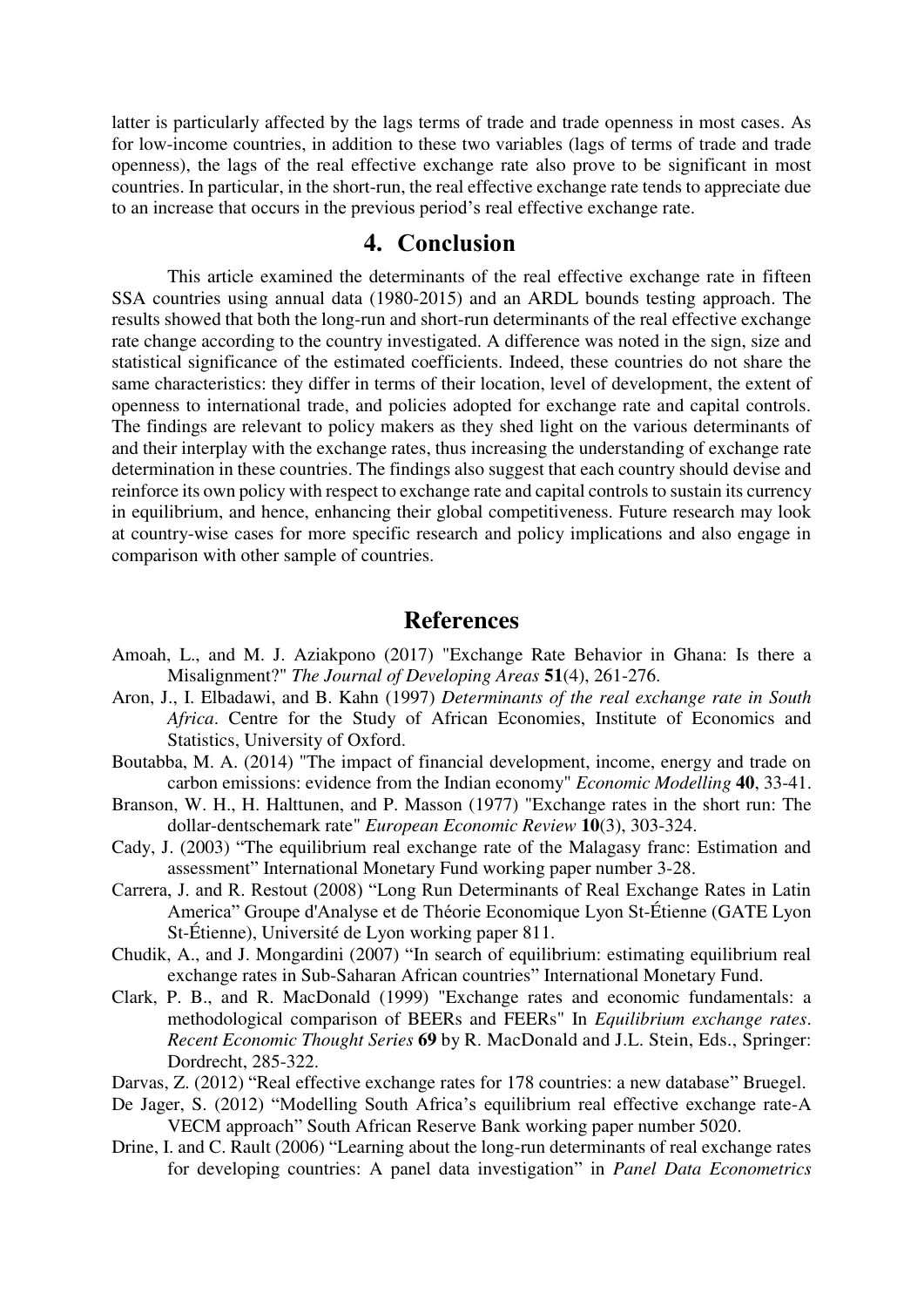*Theoretical Contributions and Empirical Applications* by Emerald Group Publishing Limited, 307-325.

- Edwards, S. (1988) "Real and monetary determinants of real exchange rate behavior: Theory and evidence from developing countries" *Journal of development economics* **29**(3), 311-341.
- Elbadawi, I. A. and R. Soto (1997) "Real exchange rates and macroeconomic adjustments in sub-Saharan Africa and other developing countries" *Journal of African Economies*, 74- 120.
- Elbadawi, I. A., L. Kaltani, and R. Soto (2012) "Aid, real exchange rate misalignment, and economic growth in Sub-Saharan Africa" *World Development* **40**(4), 681-700.
- Elbadawi, I., and R. Soto. (1994) "Capital flows and long-term equilibrium real exchange rates in Chile" World Bank Publications Vol. 1306.
- Frenkel, J. A. (1976) "A monetary approach to the exchange rate: doctrinal aspects and empirical evidence" *The scandinavian Journal of economics*, 200-224.
- Frankel, J. (2007) "On the rand: Determinants of the South African exchange rate" *South African Journal of Economics* **75**(3), 425-441.
- Gnimassoun, B. (2012) "Mésalignements du franc CFA et influence de la monnaie ancre" *Economie & prévision* **2,** 91-119.
- Ibrahim, W. (2016) "Econometric analysis of determinants of real effective exchange rate in Nigeria (1960-2015)." *Timisoara Journal of Economics and Business* **9**(1), 62-80.
- Iimi, A. (2006) "Exchange rate misalignment: an application of the behavioral equilibrium exchange rate (BEER) to Botswana" International Monetary Fund working paper number 6-140.
- Iyke, B. N., and N. M. Odhiambo (2017) "Modelling long-run equilibrium exchange rate in Botswana" *Macroeconomics and Finance in Emerging Market Economies* **10**(3), 268- 285.
- Iyke, B. N., and N.M. Odhiambo (2015) "The determinants of long-run real exchange rate in South Africa: A fundamental equilibrium approach" *Global Economy Journal* **15**(3), 319-336.
- Kim, B., and I. Korhonen (2005) "Equilibrium exchange rates in transition countries: Evidence from dynamic heterogeneous panel models" *Economic Systems* **29**(2), 144-162.
- Loukoianova, E., and P. Iossifov (2007) "Estimation of a behavioral equilibrium exchange rate model for Ghana" International Monetary Fund working paper number 7-155.
- MacDonald, R., and L. A. Ricci (2004) "Estimation of the equilibrium real exchange rate for South Africa" *South African Journal of Economics* **72**(2), 282-304.
- Mathisen, J. (2003) "Estimation of the equilibrium real exchange rate for Malawi" International Monetary Fund working paper number 3-104.
- Musyoki, D., G. P. Pokhariyal, and M. Pundo (2012) "Real exchange rate equilibrium and misalignment in Kenya" *Journal of Business studies quarterly* **3**(4), 24-42.
- Nkoro, E., and A. K. Uko (2016) "Autoregressive Distributed Lag (ARDL) cointegration technique: application and interpretation" *Journal of Statistical and Econometric Methods* **5**(4), 1-3.
- Nouira, R., and Sekkat, K. (2015) "What determines the extent of real exchange rate misalignment in developing countries?" *International Economics* **141**, 135-151.
- Obstfeld, M., and K. Rogoff (1995) "Exchange rate dynamics redux" *Journal of political economy* **103**(3), 624-660.
- Ouattara, B., and E. Strobl (2008) "Foreign aid inflows and the real exchange rate in the CFA Franc zone" *Economie internationale* **4,** 37-51.
- Pesaran, M. H., Y. Shin, and R. J. Smith (2001) "Bounds testing approaches to the analysis of level relationships" *Journal of Applied Econometrics* **16**(3), 289-326.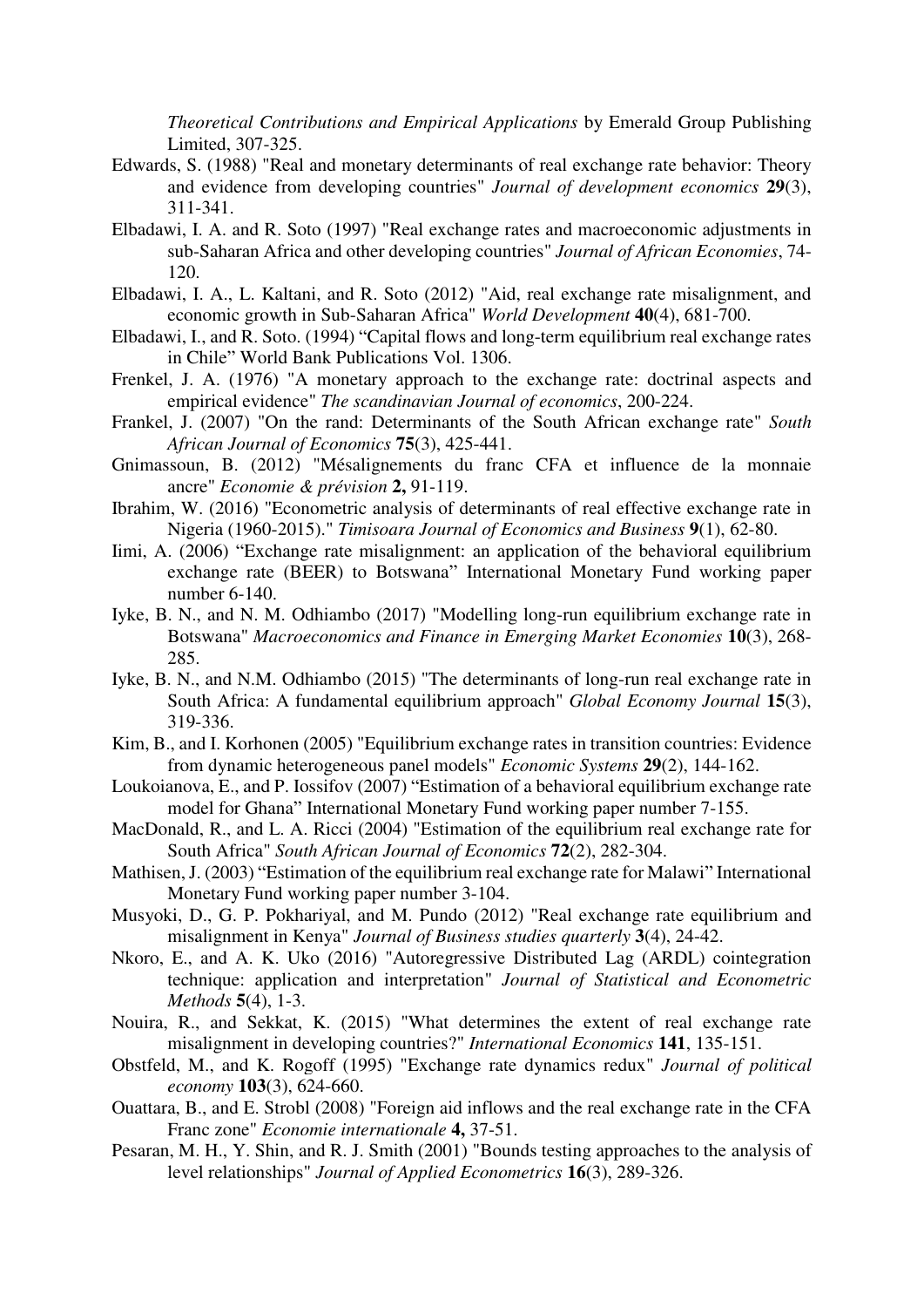- Raftery, A. E., D. Madigan, and J. A. Hoeting (1997) "Bayesian model averaging for linear regression models" *Journal of the American Statistical Association* **92**(437): 179-191.
- Shevchuk, V. (2014) "Monetary Model of Exchange Rate Determination: Evidence from the Czech Republic, Hungary, and Poland" *Journal of Modern Accounting and Auditing* **10**, 97-103.
- Steel, Mark F.J. (2019) "Model Averaging and its Use in Economics." *Journal of Economic Literature (forthcoming)*.
- Williamson, J. (1994) *Estimating equilibrium exchange rates*, Columbia University Press: New York.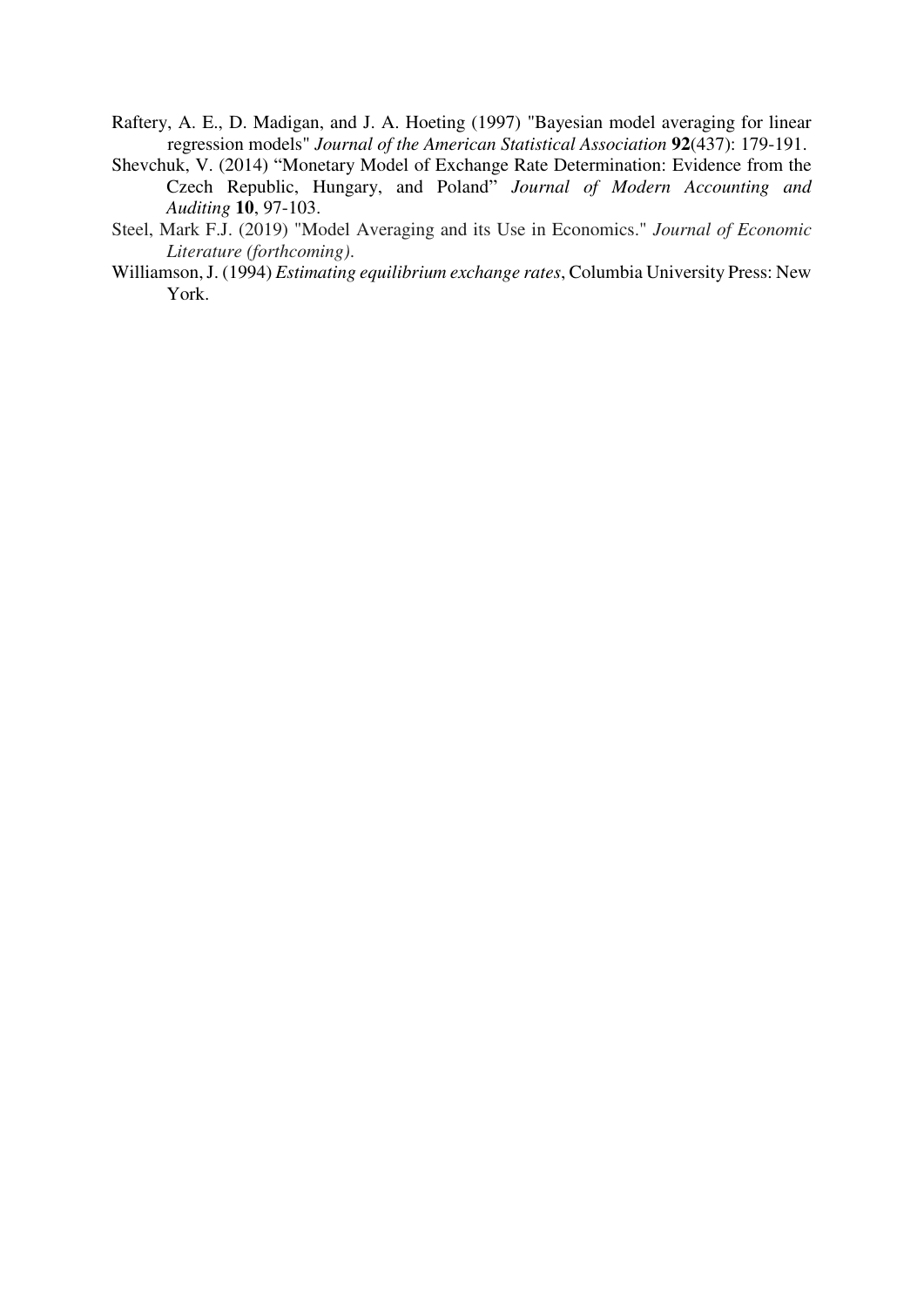# **Appendix**

| Table A1. Data |                                                       |                     |
|----------------|-------------------------------------------------------|---------------------|
| Variable       | Definition                                            | Source              |
| tot            | Net barter terms of trade index $(2000 = 100)$        |                     |
| open           | Trade (% of GDP)                                      |                     |
| gdp            | GDP per capita (constant US\$)                        |                     |
|                | General government final consumption expenditure      |                     |
| gov            | (% of GDP)                                            | WDI database of     |
| inf            | Consumer prices (annual $\%$ )                        | World Bank          |
| oda            | Net official development assistance as a share of GNI |                     |
| nfa            | Net foreign assets as a share of GDP                  |                     |
| ms             | Broad money (% of GDP)                                |                     |
| capinf         | Foreign direct investment, net inflows $(\%$ of GDP)  |                     |
| inv            | Investment ( $%$ of GDP)                              | WEO database of IMF |
|                | <i>Note:</i> Variables are in logarithmic form        |                     |

*Note*: Variables are in logarithmic form.

## Table A2. ARDL bounds F-test

| Country                  | <b>F-Statistics</b>         |  |
|--------------------------|-----------------------------|--|
| <b>Botswana</b>          | $3.12*$                     |  |
| Cameroon                 | $5.66***$                   |  |
| Central African Republic | $9.28***$                   |  |
| Ethiopia                 | $4.53**$                    |  |
| Ghana                    | $26.67***$                  |  |
| Kenya                    | $9.62***$                   |  |
| Madagascar               | $5.18***$                   |  |
| Malawi                   | $5.22***$                   |  |
| Niger                    | $27.21***$                  |  |
| Nigeria                  | 5.98***                     |  |
| Senegal                  | $3.68**$                    |  |
| South Africa             | $3.59*$                     |  |
| Sudan                    | 12.48***                    |  |
| Uganda                   | $7.09***$                   |  |
| Zambia<br>.              | $4.75***$<br>$\cdot$ $\sim$ |  |

*Notes*: Estimated with unrestricted intercept and no trend; \*\*\*,\*\*,\* denote significance at the 1%, 5% and 10% levels respectively.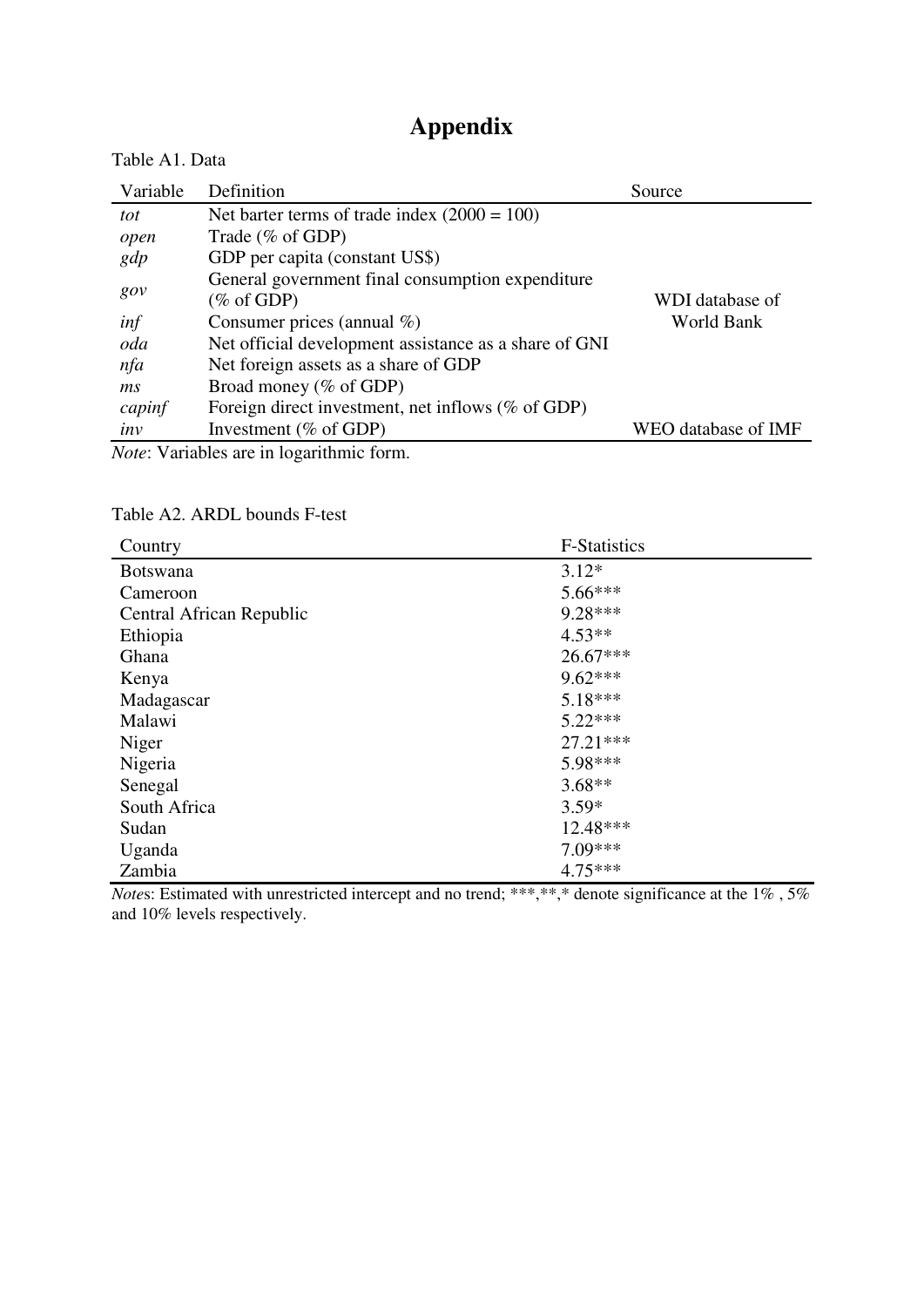## Table A3. Long-run estimates

| Regressors                      |                            |             |             |            |             |             |                        |             |             |             |        |
|---------------------------------|----------------------------|-------------|-------------|------------|-------------|-------------|------------------------|-------------|-------------|-------------|--------|
|                                 | $tot_t$                    | $open_t$    | $gdp_t$     | $inv_t$    | $gov_t$     | $inf_t$     | $nf_{\underline{a_t}}$ | $oda_t$     | $ms_t$      | $capinf_t$  | $R^2$  |
| <b>Upper Middle Income</b>      |                            |             |             |            |             |             |                        |             |             |             |        |
| <b>Botswana</b>                 | $-0.158*$                  | $-0.212**$  | $-0.034$    |            |             | $-0.133***$ | $-0.160***$            | $-0.024***$ |             |             | 0.9955 |
| <b>South Africa</b>             | 0.381                      | $-1.482***$ | $2.632***$  |            | $-1.573***$ |             | $-1.863***$            |             |             |             | 0.9587 |
|                                 | <b>Lower Middle Income</b> |             |             |            |             |             |                        |             |             |             |        |
| <b>Cameroon</b>                 | $-0.188***$                | $0.301*$    | $0.514***$  |            | $0.644***$  | $0.106*$    |                        |             |             |             | 0.9596 |
| <b>Ghana</b>                    | $1.323***$                 | $-0.323***$ | $-1.880***$ | $-0.089$   |             |             | $0.813*$               |             |             |             | 0.9899 |
| <b>Kenya</b>                    | 1.759                      | 1.818       | 2.414**     | $0.954*$   |             |             | $3.743**$              |             |             |             | 0.9951 |
| Nigeria                         | 1.090***                   | $-0.342*$   | $-1.597***$ |            | $1.241***$  |             | $-1.821**$             |             | $-1.009***$ |             | 0.9341 |
| <b>Senegal</b>                  | $-0.618*$                  | 0.354       | $2.117***$  | $-0.392*$  |             |             | $-2.011***$            | $0.624**$   |             |             | 0.9883 |
| <b>Sudan</b>                    | $0.763*$                   | 0.089       | $-0.934$    |            |             |             |                        |             |             | $-0.776***$ | 0.9904 |
| Zambia                          | $0.549***$                 | $-0.502***$ | 0.037       |            |             | $-0.337***$ | $-0.398***$            |             |             |             | 0.9968 |
| <b>Low Income</b>               |                            |             |             |            |             |             |                        |             |             |             |        |
| <b>Central African Republic</b> | $0.090*$                   | $-0.257$    | 1.377***    | $-0.135**$ |             |             |                        | $0.278***$  |             |             | 0.9707 |
| <b>Ethiopia</b>                 | 0.037                      | $-0.170$    | $0.582***$  |            |             |             |                        |             |             | $-0.058**$  | 0.9630 |
| <b>Madagascar</b>               | $0.419***$                 | $-0.483***$ | 1.916***    |            | $1.061***$  |             | $0.609***$             | $-0.098**$  |             |             | 0.9921 |
| Malawi                          | $0.718***$                 | $-0.016$    | $-1.478***$ | $-0.103*$  | $0.339**$   |             |                        |             | $-0.300**$  |             | 0.9560 |
|                                 |                            |             |             |            |             |             |                        |             |             |             |        |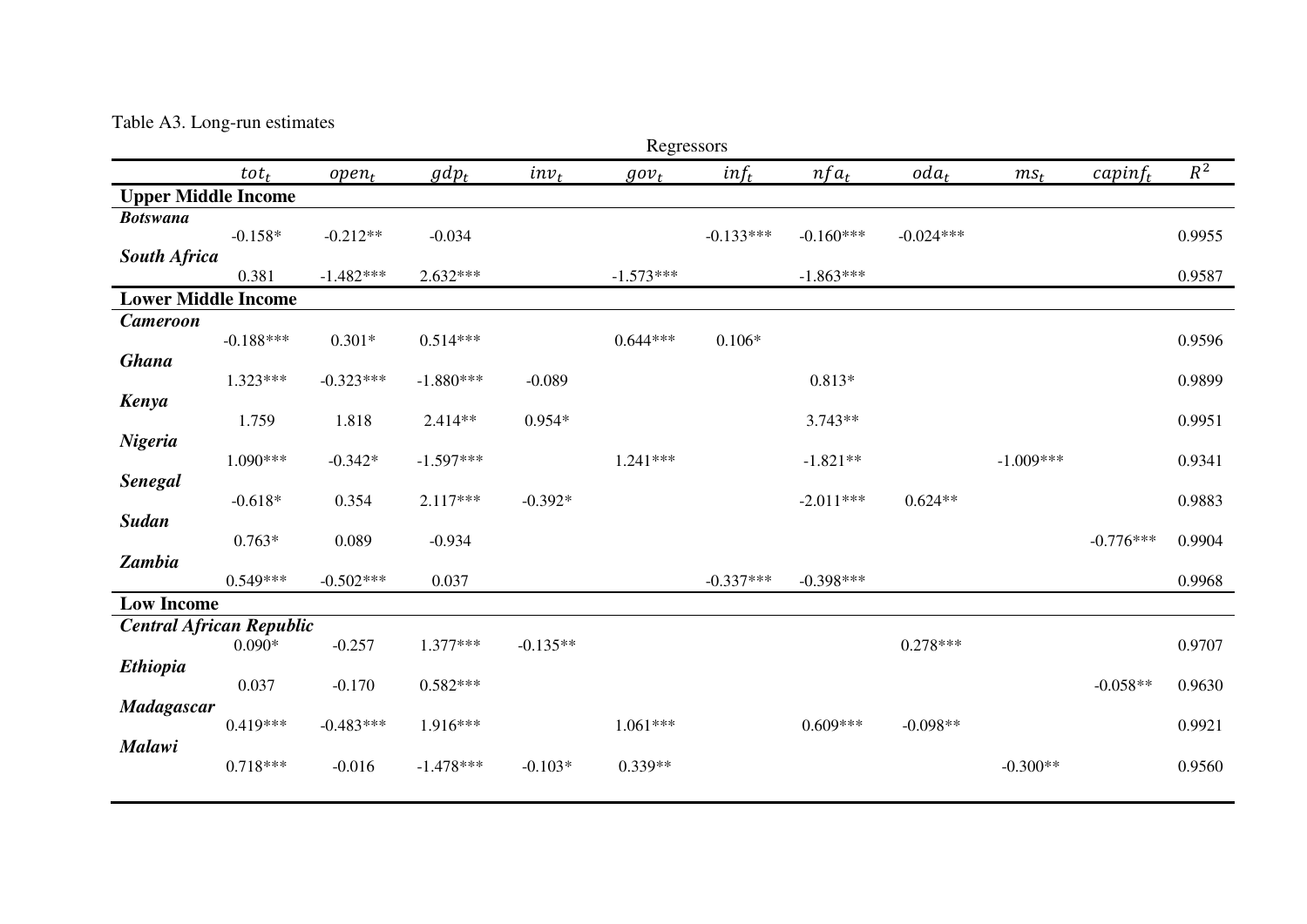|                   | Regressors |             |          |         |         |             |             |                  |           |            |        |  |
|-------------------|------------|-------------|----------|---------|---------|-------------|-------------|------------------|-----------|------------|--------|--|
|                   | $tot_t$    | $open_t$    | $gdp_t$  | $inv_t$ | $gov_t$ | $inf_t$     | $nfa_t$     | oda <sub>t</sub> | $ms_t$    | $capinf_t$ | $R^2$  |  |
| <b>Low Income</b> |            |             |          |         |         |             |             |                  |           |            |        |  |
| <b>Niger</b>      |            |             |          |         |         |             |             |                  |           |            |        |  |
|                   | $1.095**$  | 0.214       | $-2.540$ |         |         |             | $-3.340**$  |                  | 0.015     |            | 0.9986 |  |
| <b>Zambia</b>     |            |             |          |         |         |             |             |                  |           |            |        |  |
|                   | $0.549***$ | $-0.502***$ | 0.037    |         |         | $-0.337***$ | $-0.398***$ |                  |           |            | 0.9968 |  |
| Average           | 0.5035     | $-0.4346$   | 0.6597   | 0.0811  | 0.3424  | $-0.1061$   | $-0.4921$   | 0.1951           | $-0.6544$ | $-0.4170$  |        |  |

*Notes*: \*\*\*,\*\*,\* denote significance at the 1% , 5% and 10% levels respectively; Dependent variable: *reer<sup>3</sup>* .

<u>.</u>

 $^3$  Full results available upon request.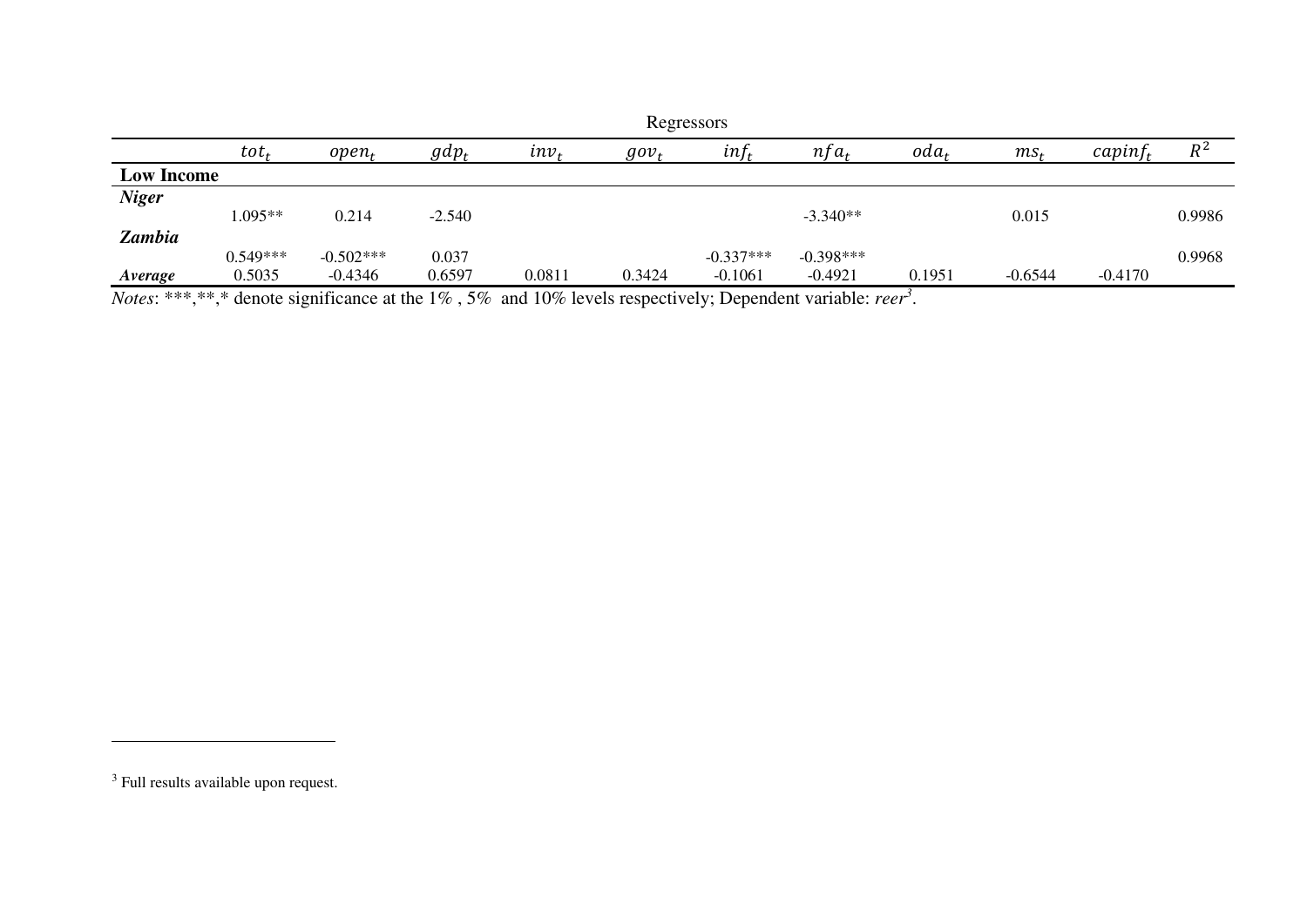#### Table A4. Short-run estimates

| Regressors                 |                     |                    |                    |                 |                     |                    |                     |                     |                |              |
|----------------------------|---------------------|--------------------|--------------------|-----------------|---------------------|--------------------|---------------------|---------------------|----------------|--------------|
| <b>Upper Middle Income</b> |                     |                    |                    |                 |                     |                    |                     |                     |                |              |
| <b>Botswana</b>            |                     |                    |                    |                 |                     |                    |                     |                     |                |              |
|                            | $\Delta tot_t$      | $\Delta open_t$    | $\Delta gdp_t$     | $\Delta inf_t$  | $\Delta nfa_t$      |                    |                     |                     |                | $ECM_{t-1}$  |
|                            | $-0.149*$           | $-0.175**$         | $-0.451***$        | $-0.063**$      | $-0.171***$         |                    |                     |                     |                | $-0.8545***$ |
| <b>South Africa</b>        |                     |                    |                    |                 |                     |                    |                     |                     |                |              |
|                            | $\Delta reer_{t-1}$ | $\Delta open_t$    | $\Delta gdp_t$     | $\Delta gov_t$  | $\Delta gov_{t-1}$  | $\Delta nfa_{t-1}$ |                     |                     |                |              |
|                            | $0.208**$           | $-1.310***$        | $3.151***$         | $-0.953***$     | $0.834***$          | 1.489***           |                     |                     |                | $-0.9459***$ |
| <b>Lower Middle Income</b> |                     |                    |                    |                 |                     |                    |                     |                     |                |              |
| <b>Cameroon</b>            |                     |                    |                    |                 |                     |                    |                     |                     |                |              |
|                            | $\Delta tot_t$      | $\Delta open_t$    | $\Delta gdp_t$     | $\Delta inf_t$  | $\Delta gov_t$      |                    |                     |                     |                |              |
|                            | $-0.103**$          | $0.165***$         | $-0.463**$         | $-0.035***$     | $0.677***$          |                    |                     |                     |                | $-0.5219***$ |
| <b>Ghana</b>               |                     |                    |                    |                 |                     |                    |                     |                     |                |              |
|                            | $\Delta reer_{t-2}$ | $\Delta tot_t$     | $\Delta tot_{t-1}$ | $\Delta open_t$ | $\Delta inv_t$      |                    |                     |                     |                |              |
|                            | $0.240***$          | $0.659***$         | $-0.833***$        | $-0.212*$       | $-0.175***$         |                    |                     |                     |                | $-0.6279***$ |
| Kenya                      |                     |                    |                    |                 |                     |                    |                     |                     |                |              |
|                            | $\Delta reer_{t-3}$ | $\Delta tot_{t-2}$ | $\Delta tot_{t-3}$ | $\Delta open_t$ | $\Delta open_{t-1}$ | $\Delta gdp_{t-3}$ |                     |                     |                |              |
|                            | $-0.426**$          | $-0.941***$        | $-0.344**$         | $0.268**$       | $-0.614***$         | $-1.863***$        |                     |                     |                | $-0.3715***$ |
| Nigeria                    |                     |                    |                    |                 |                     |                    |                     |                     |                |              |
|                            | $\Delta g \,ov_t$   | $\Delta nfa_t$     |                    |                 |                     |                    |                     |                     |                |              |
|                            | $0.542***$          | $-2.010**$         |                    |                 |                     |                    |                     |                     |                | $-0.9006***$ |
| <b>Senegal</b>             |                     |                    |                    |                 |                     |                    |                     |                     |                |              |
|                            | $\Delta tot_t$      | $\Delta tot_{t-1}$ | $\Delta tot_{t-2}$ | $\Delta open_t$ | $\Delta gdp_t$      | $\Delta gdp_{t-1}$ | $\Delta o da_{t-1}$ | $\Delta o da_{t-2}$ | $\Delta nfa_t$ |              |
|                            | $0.552***$          | $0.294***$         | $0.324***$         | $-0.160**$      | 1.264***            | $1.714***$         | $-0.335***$         | $-0.242***$         | $-1.100***$    | $-0.4879***$ |
|                            |                     |                    |                    |                 |                     |                    |                     |                     |                |              |